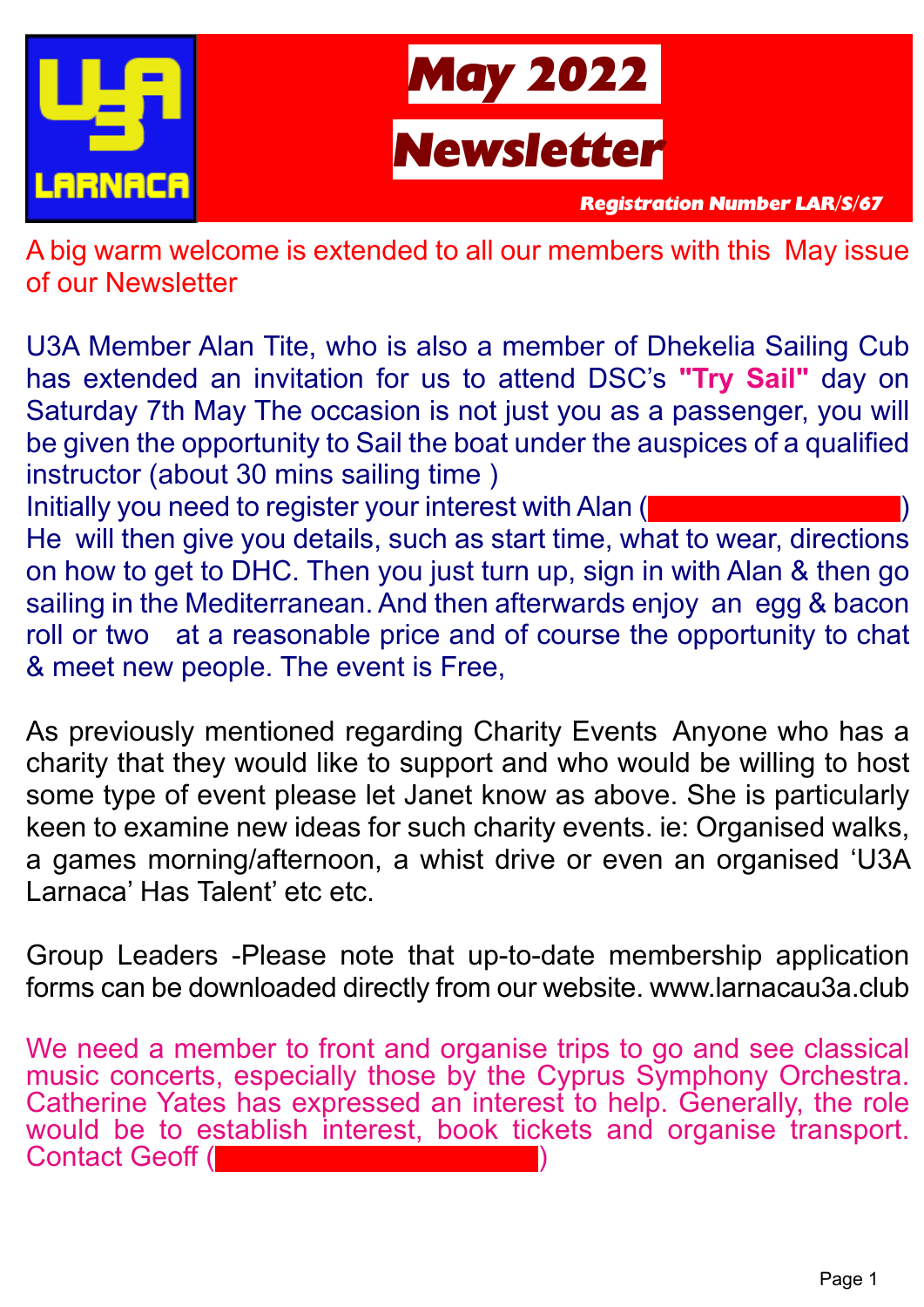

| Your Committee As Voted 10th December 2021 |                                               |           |              |  |  |
|--------------------------------------------|-----------------------------------------------|-----------|--------------|--|--|
| <b>Name</b>                                | <b>Position</b>                               | Telephone | <b>Email</b> |  |  |
| Carol Anderson                             | Chairperson                                   |           |              |  |  |
| Geoff Penn                                 | <b>Vice Chairperson</b>                       |           |              |  |  |
|                                            | <b>Group Coordinator</b>                      |           |              |  |  |
| David Barraclough                          | Treasurer                                     |           |              |  |  |
| <b>Barry Bicknell</b>                      | Secretary                                     |           |              |  |  |
| Jacky Durrant                              | unch & Dinner Club<br><b>Social Secretary</b> |           |              |  |  |
| Kervork Hovsapian                          | Events Social Sec                             |           |              |  |  |

| Day                | Morning                                                   | Afternoon                                            | <b>Evening</b>                                             |
|--------------------|-----------------------------------------------------------|------------------------------------------------------|------------------------------------------------------------|
| Monday             | <b>Beginners Bridge</b>                                   | Scrabble                                             |                                                            |
|                    | Sounds, Like The 70s                                      | <b>Pilates</b>                                       |                                                            |
| <b>Tuesday</b>     | Painting<br><b>Brunch Bunch</b><br><b>Computer Skills</b> | <b>French Conversation</b>                           | <b>Expert Bridge (Radio</b><br>Link)<br><b>Ancient Civ</b> |
| Wednesday          | <b>Line Dancing</b><br><b>Pilates</b><br>Astronomy        | Yoga                                                 |                                                            |
| Thursday           | <b>U3A Quiz</b><br><b>Exploring Cyprus</b>                | <b>West End-Broadway</b><br>Shows<br>Movie Afternoon |                                                            |
| Friday             | <b>Book Group</b>                                         | <b>Patchwork and Quilting</b>                        |                                                            |
|                    | Backgammon                                                | Genealogy                                            |                                                            |
| Saturday           |                                                           | <b>Boules</b>                                        |                                                            |
| <b>No Set Date</b> | <b>Charity Events</b><br>Health & Well Being              | <b>Greek Conversation</b>                            | Page 2                                                     |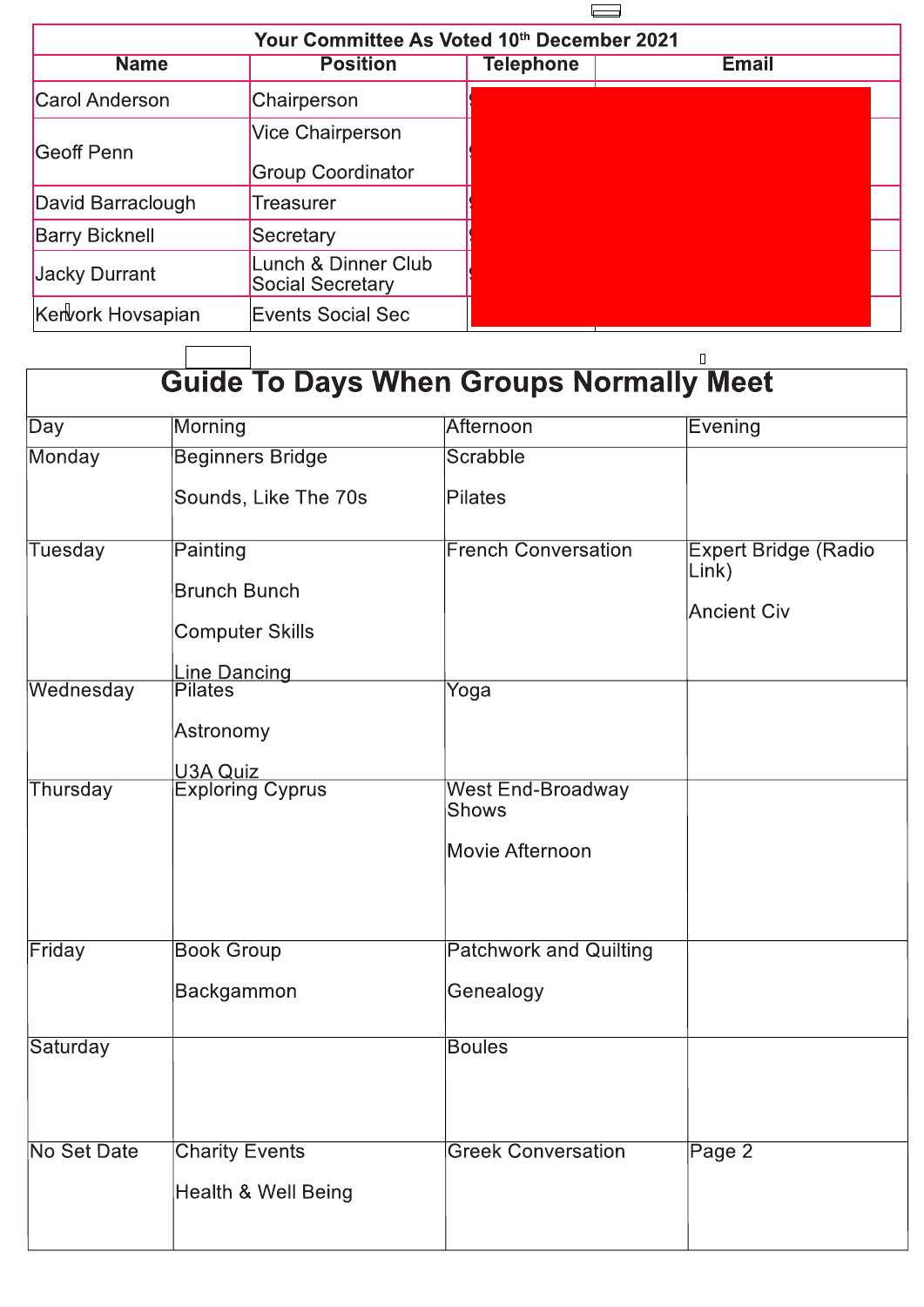## **ANCIENT CIVILISATIONS CATHERINE YATES**



With Catherine back in the UK., our study of the important cities of the Ancient World will remain on hold waiting for her return.

Information about the resumption of this activity will be posted in next months newsletter.

### **ASTRONOMY & COSMOLOGY CAROL ANDERSON**



The only Astronomy session in May will be held on **Wednesday 18th** at 11:00 at Restolake. It will again look at those catastrophes that influenced our planet's development and the consequences they had on the emergence of life. This session will look at the Snowball Earth, a time when early earth was completely covered in snow and ice. This natural disaster effectively wiped out almost all living organisms that existed prior to the ice age – with the exception of some extremophile's which adapted in order to survive. The catastrophe gave a boost

to our planets ability to create life through repeated adaptation of organisms due to dramatic upheavals in nature.

The next session of Astronomy after the 18<sup>th</sup> May will be held on Wednesday, 1<sup>st</sup> June. More details in the June Newsletter.

#### **BACKGAMMON Serge**



Our Backgammon sessions are held now on Friday mornings from 10.00 hours to around noon.

backgammon set, but if you have one, bring it along. Contact Serge if you need further **Dancing** All players are welcome whether experienced or totally new to the game so come along and enjoy a social gathering that is both stimulating and good fun. No need to bring a information

#### **BOOK GROUP Margaret Gross**



It's May already and we are halfway through our selected reads for this year.

We will be meeting up on Friday May 13th to review our choice of The Guernsey Literary and Potato Peel Pie Society by Mary Annn Shaffe. By popular request and with the warmer days now arriving we will be returning to the Restolake venue as it should not be so crowded and gives us more space. Meet up time 10 for 10.30 am and purchase of a drink is welcomed in lieu of rental charge.

Everyone welcome to join us, contact Margaret as above .

#### **BRIDGE Errikos Leonidou**



From Monday 2nd of May Bridge is returning to the Flamingo hotel. Face to face !! That is Every Monday at 5.30 pm and every Tuesday at 2.30.pm. Everyone is welcome. Contact Erikos as above for further information. \*NOTE UPDATE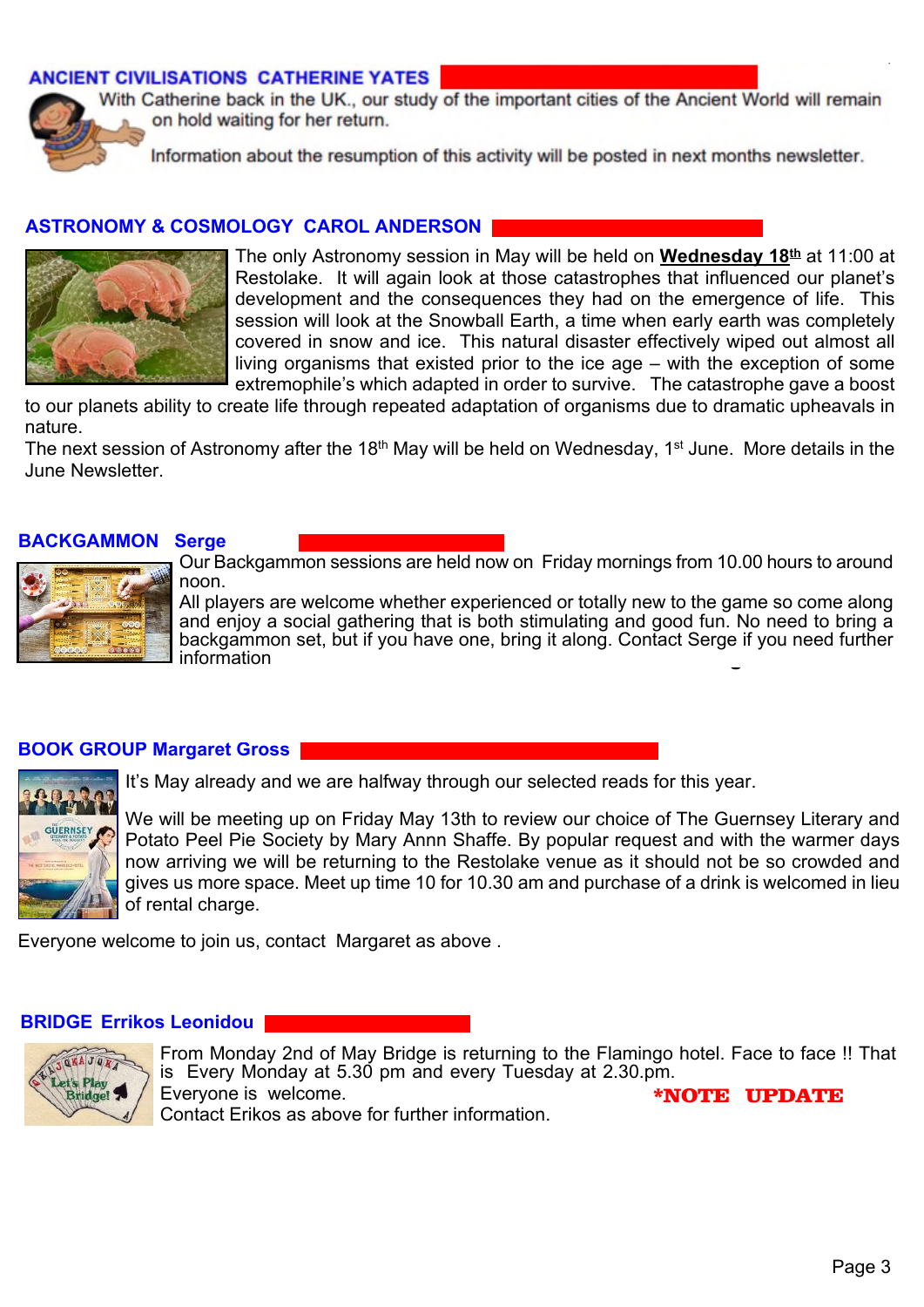# **BRIDGE FOR BEGINNERS CAROL ANDERSON**



As I will be out of Cyprus for the first couple weeks of May, our schedule for bridge lessons, both for beginners and advanced beginners, will be held with the kind collaboration of Errikos Leonidou when I am not in Cyprus. It is important that the bridge lessons continue at a constant pace, otherwise one forgets what has been learned and we start by relearning old lessons, cutting into the advances that all would like to make. Lessons will continue at my house at 10 AM on Mondays. The following is the proposed schedule for

**May: Monday, 2nd May** – Advanced Beginners with Errikos. **Monday 9th May** – Beginners with Errikos **Monday 16th May** – Advanced Beginners with Carol **Monday 23 May** – Beginners with Carol **Monday 30th May** – Advanced Beginners with Carol

It is important that as many people as possible attend the lessons. Errikos will not teach a class if there are two or less people attending. I will teach if there are two people attending, fully aware that repeated absences will be detrimental to one's progress and hold everyone back. I will send the lessons to Savi and Geoff who are away in the hopes that the entire Beginner class will all be on the same level by this fall. If you are unable to attend, please contact either Errikos or myself to let us know.

### **BRUNCH BUNCH PAT BEAVER**



Our Tuesday get together's at the Tuck Inn Finikoudes (Nearby to Larnaca Fort) are well attended as it is the perfect activity for meeting other U3A members especially if you are new to U3A. Join us for an all inclusive €6.50 breakfast at 10am or pop in later for a coffee and a chat. Bring a friend.

Our next meeting will be held on Tuesday 3rd 2022

### **CHARITY EVENTS**



Sixteen members joined me for the charity coffee morning and beetle drive on the 7<sup>th</sup> April in aid of Alzheimer's Research UK. Although a relatively modest group we had a good time playing Beetle and participating in the raffle. It was also a good opportunity to top up on reading material. We managed to raise the magnificent sum of about €300 Euros on the day which was enhanced by further donations after the event from people who could not attend. This has brought the final total **to €380** which I topped up when converting to sterling so that **we sent £320 to the charity.**(see below).

I believe that raising funds for good causes is an important U3A activity and at the same time it provides a pleasant social event. Now that the warmer weather has come please give some thought to whether you could perhaps host a coffee morning/afternoon, games session, "bring and share food" or other get together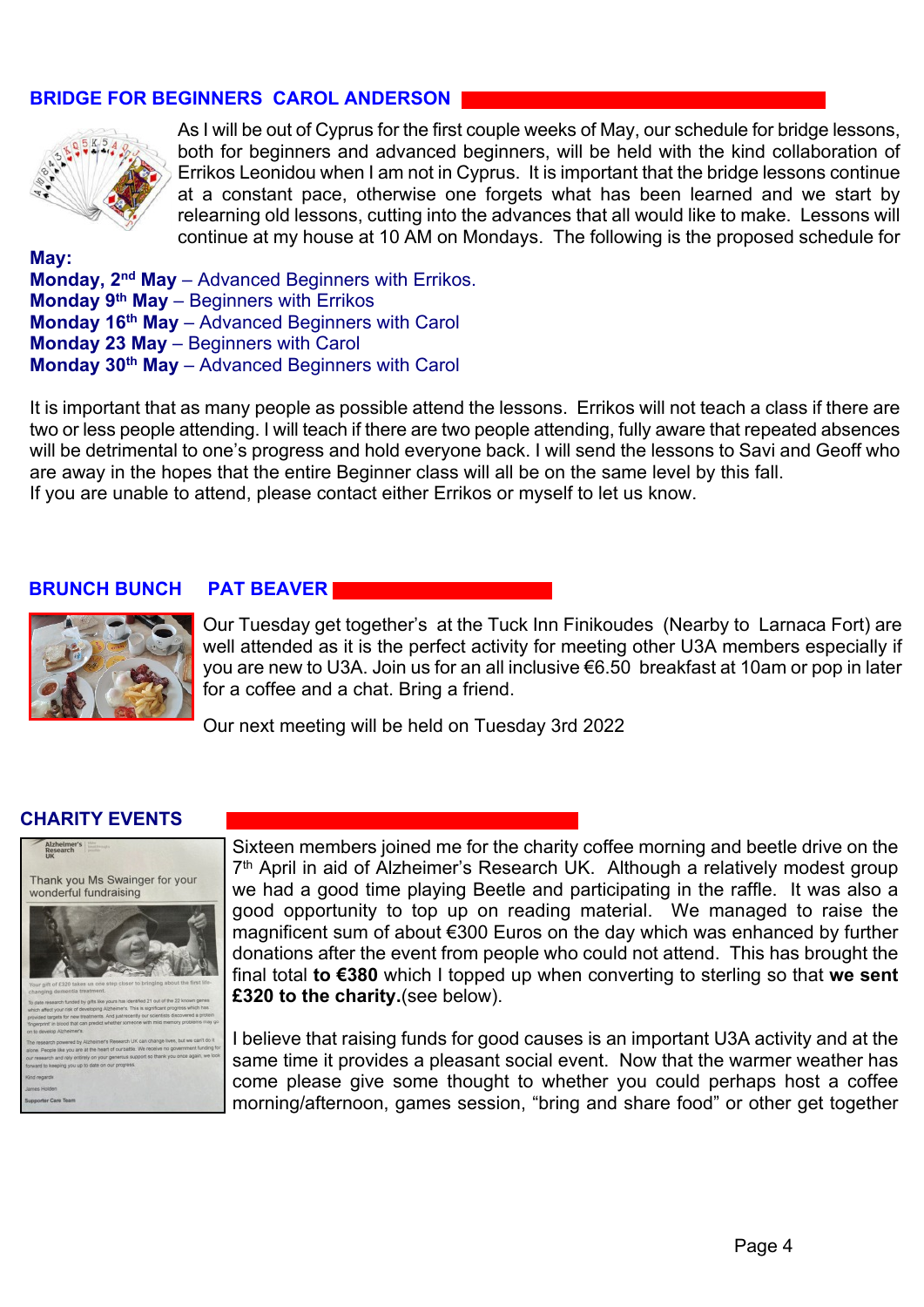## **EXPLORING CYPRUS**

Sadly, the visit to Agios Theodoros for a demonstration of Flaouna making had to be cancelled as numbers were insufficient to make the price reasonable.



I am persevering with our outings though and on **Friday 20th May at 10am have arranged for us to have brunch at "Jars" in Kato Drys** (near Lefkara). For those of you who are not familiar with Jars it is a mother and daughter business making home-made jams, pickle and chutney. They offer a comprehensive brunch for **€12.50** with the aim of promoting their products and enabling guests to try them out. It is an extensive spread with bread/toast, cheeses and samples of many of their chutneys, scones and various jams, cake, bacon and egg and coffee. The brunch offers very good

value for money. Of course you can also stock up on jams and chutneys afterwards if you wish but there is no pressure to buy.

Kato Drys is a pretty village that has benefitted from a lot of renovation in recent years. There is an interesting bee and honey museum and some local shops and it is also a quiet place to wander around. There is a convent in the next village for anyone interested in visiting churches and Lefkara is fairly close by. Since some of you may wish to "make a day of it", and because mini bus transport is expensive, this outing is **using your own transport**. Car sharing is obviously an option for those without transport or who prefer not to drive. There is a car park behind the shop.

This is likely to be popular if past experience is anything to go by and **places are limited to 10** due to the size of the area for eating, so please book your place early. **I need to know numbers by the 14th May**

# **FRENCH CONVERSATION Cynthia Dawson**



Regrettably, our French Conversation Group will be taking a break due to a drop in the current level of membership. Hopefully this group will be back on track when the warmer weather has returned and once again we can frequent our favourite places to parlez-vous

We will keep you updated

**Contact Cynthia for further information.** 

### **FRENCH TUITION Dominique Flavigny**



With regret our French tuition Group will remain on hold until further notice due to insufficient interest.

### **GENEALOGY & Social History Geoff Penn**



The very nature of our monthly Genealogy meetings drive our accompanying discussions along avenues of how things used to be and how every day life has changed for us and our families. Such discussions at our April meeting looked at how the means for communications has changed so drastically. The use of computers in our lives being the most obvious and the rapid extraction of information particularly for genealogy research. Looking back to our childhood and discussing writing letters or waiting for an important item in the post for example. All these memories in our own lifetimes make interesting reference points for our family histories and which come to light when investigating our family trees . The next meeting is planned for Friday  $27<sup>th</sup>$  May at 15.00 hours. venue to be

agreed,

New members will be most welcome, contact Geoff as above.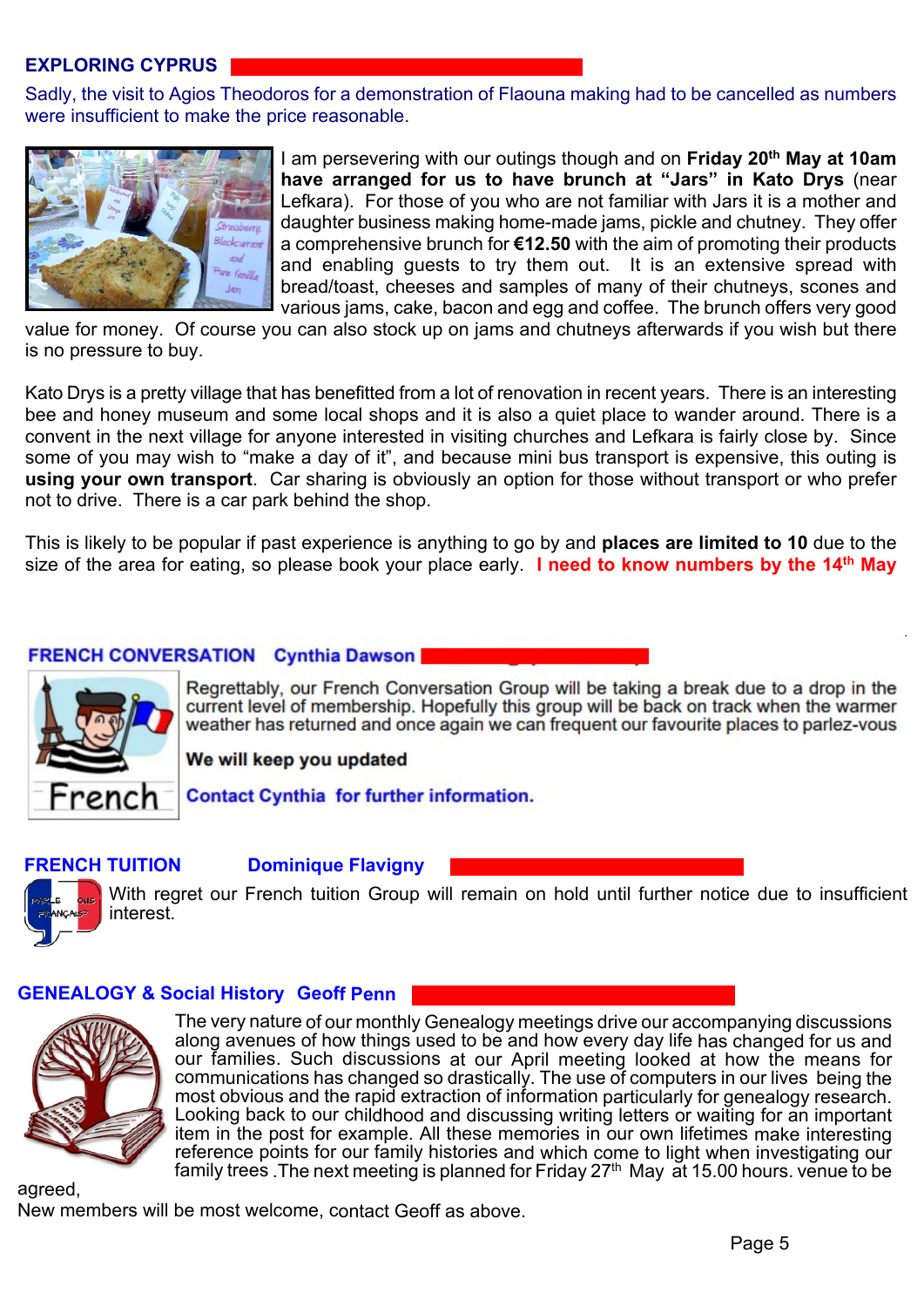## **GREEK CONVERSATION Vathoula Klumbies**



The format for our Greek depends on where I am currently located, and is either in the form of face to face meetings or by video call. At the moment I am located in Cyprus and therefore a good time for you to contact me, as above, for a face to face meeting to discuss the purpose of this group. but please note this is a conversation group for people with a knowledge of Greek and it is not suitable for members wishing to learn the language from scratch.

#### **LINE DANCING Jill Sherwood**



Our line dancing group meet at the Corner Cafe in Pyla, on a Tuesday morning. Please contact Jill as above for details of the actual dates for February. Each session is supervised by Sherri a very experienced teacher wo will show us the moves.

Please contact Jill, as above,if you would like to join in with the fun.

The cost is €5 per one hour session. Additional refreshments are available to purchase.

# **LUNCH and DINNER CLUB Jacky Durrant**

Jacky's choice for our May lunch time date will hopefully be our old favourite 'Balti' Indian Restaurant. This venue, always, proves to be an extremely popular choice and as such attracted a very good attendance of our members over the past years.

**We still need to finalise arrangements and we will issue a stop press once details have been agreed.**

### **MONTHLY HAPPY HOUR MEET & GREET PAT BEAVER**



The 'monthly **HAPPY HOUR** meet and greet' is a kind of extension to our 'Bunch Brunch' concept and the opportunity for members to enjoy a a nice friendly atmosphere with soft gentle music for cocktails and drinks at 'Harry's Bar' in Larnaca. Please contact Pat as above if you would like to be included.

 Red or white wine 87ml. 3 for 10 euros, Rose 3 for 10.50 euros, Leon Beer half pint 1.70, Pint 2.50, Cocktails: 5 euros, Local Gin & Tonic 3.50 euros, Gordons 5 euros, Soft drinks 1.50 euros, Fruit juice 2.00 euros

#### **MOVIE GROUP johnleggett@cytanet.com.cy**



The Movie Group meets on the second Thursday of every month at 2pm at John's home in Aradippou. **The next meeting is on Thursday May 12th at 2pm** when we will be watching **the movie "Déjà Vu" .** Denzel Washington stars in this fast-paced, action packed thriller with a spectacular mind-bending twist. In the wake of a devastating terrorist attack on a slow New Orleans ferry, the A.T.F. special agent, Doug Carlin, joins an experimental top-secret government program to find the bomber. Designed to bend the very fabric of time, this state-of-the-art technology enables the user to observe a detailed representation of what happened four days and six hours in the past, tracking the target's

every move prior to the attack. However, the man responsible for the deadly explosion is bound to strike again. Can Carlin figure out who he is, when he is always precisely four days

behind? Hold onto your seats for an explosive and intriguing thrill ride you will want to experience again and again.

**If you are interested in joining us for this, or other sessions, please contact John to let him know.**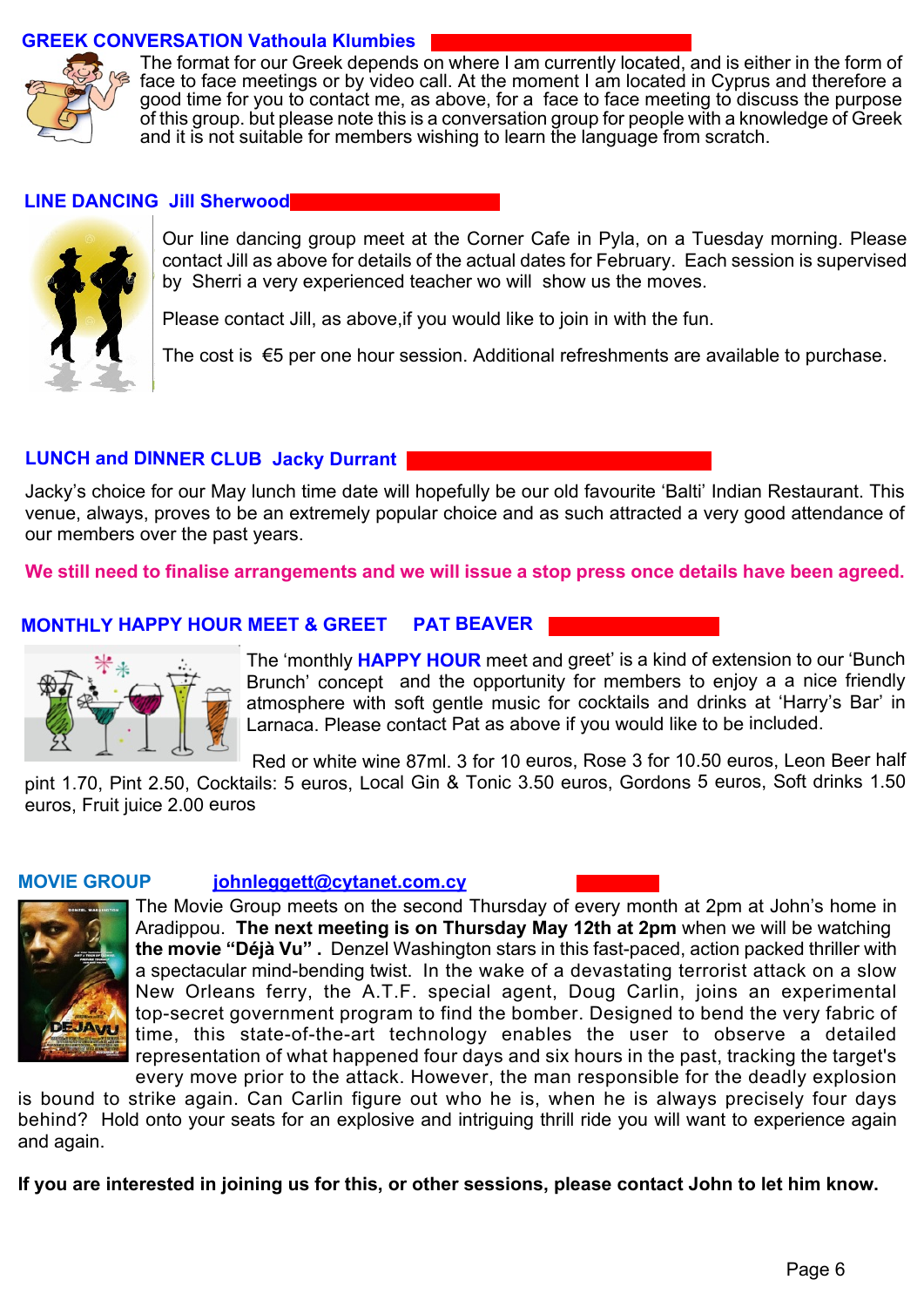## **PILATES & YOGA GILLIAN ARMSTRONG**

Gillian's classes start again on Monday the 6th of September at 2 pm for Pilate's and Tuesday 7th September at 10 am for Yoga. Thereafter Monday afternoons at 2pm for Pilate's and Tuesday mornings  $\parallel$  at 10 am for Yoga. Classes are held in her air conditioned home studio near Stelios Supermarket in Levadia. Cost is 5 euros per session . Contact Gillian Armstrong for further information as above

# **PATCHWORK & QUILTING LYNNE MOSES ;**



With much sadness,Lynne will be reviewing whether it is worth continuing with this group because the level of interest has dropped considerably. Even the offer to host other craft groups outside of P&Q has failed to stoke up any interest for, what was once, a previously very enthusiastic and industrious group. Maybe the COVID situation has put people off from participating in following group activities.

But not withstanding the immanent closure of this group Lynne will still be available at her house in Larnaca if anyone wants to come along for a chat, coffee and some machine sewing on the 3rd Friday afternoon of each month. Let her know in advance if you would

like to join her and she will give you directions to her home.

#### **PAINTING GROUP Liz Naepflin**



For those of you who like painting come and join us. Our Group meet up every Tuesday from 10 to 12,00.

The venue is currently at Liz Neepflin's home whilst government restrictions are in place New members are always welcome, join us for painting, doodling, zen tangle, dot art or sketching. If you like of these techniques Liz will gladly give you instructions. Everyone is welcome to come along especially new participants including complete beginners.

#### **Contact Liz for more information**

#### **Sounds, like the Seventies Geoff Penn**



At our meeting in April we once again focused our attention on a range of new releases which also included a whole host of re-issued albums re-recorded utilising modern digital equipment.

This is a group for music lovers with a particular penchant for progressive, psychedelic and blues sounds from the 70s but also paying attention to the many bands who are replicating this style of music albeit with a modern edge.

Contact Geoff if you are interested in joining in with the fun..